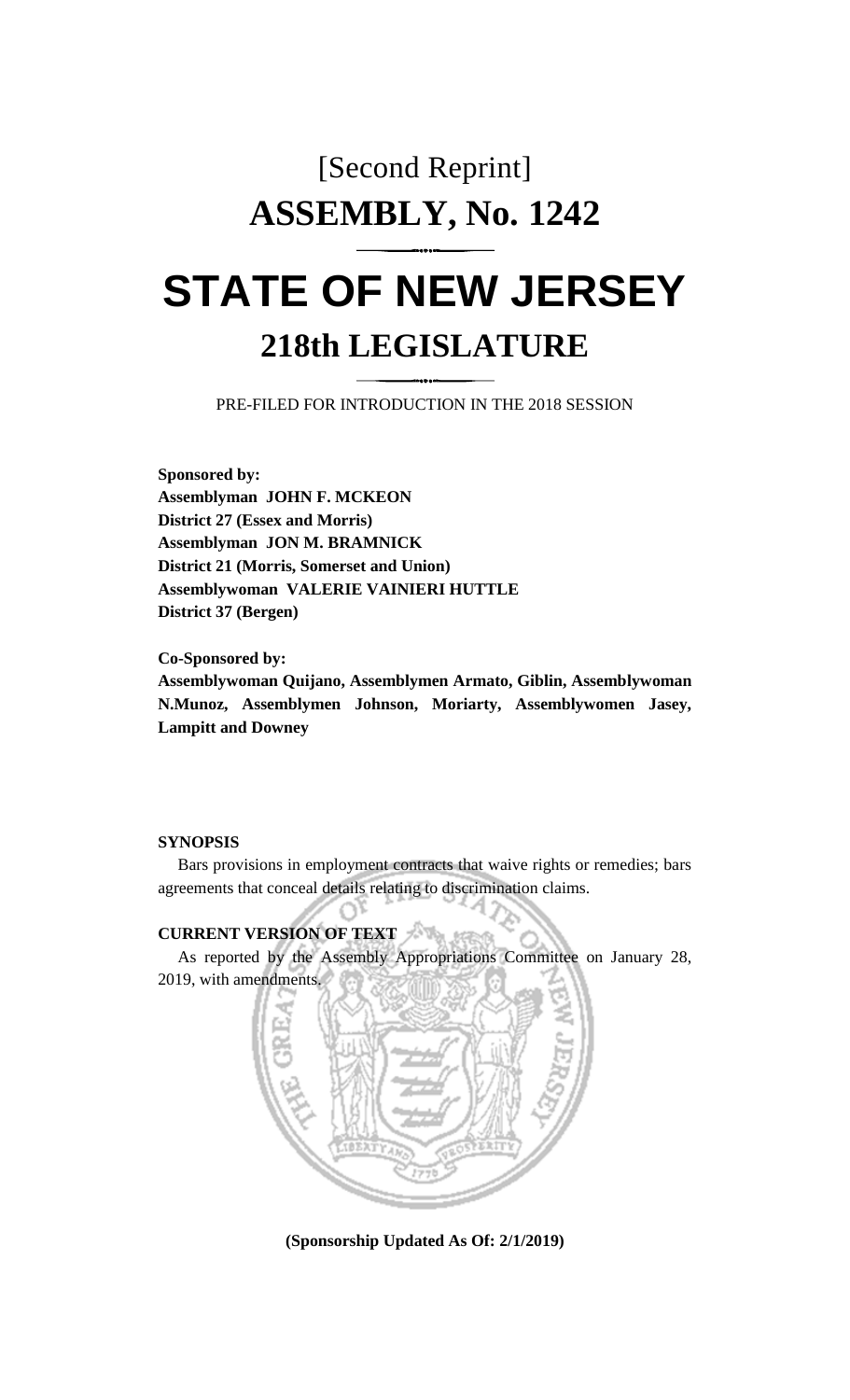#### **A1242** [2R] MCKEON, BRAMNICK

 $\mathcal{D}_{\mathcal{L}}$ 

 **AN ACT** concerning discrimination and supplementing Title 10 of the Revised Statutes. 

 **BE IT ENACTED** *by the Senate and General Assembly of the State of New Jersey:*

7 1. a. A provision in any employment contract that waives any substantive or procedural right or remedy relating to a claim of discrimination, retaliation, or harassment shall be deemed against public policy and unenforceable.

 b. No right or remedy under the "Law Against Discrimination," P.L.1945, c.169 (C.10:5-1 et seq.) or any other statute or case law shall be prospectively waived.

 c. This section shall not apply to the terms of any collective bargaining agreement between an employer and the collective bargaining representative of the employees.

 $2. \frac{1}{a}$  A provision in any employment contract or 19 <sup>1</sup> settlement<sup>1</sup> agreement which has the purpose or effect of concealing the details relating to a claim of discrimination, 21 retaliation, or harassment <sup>1</sup>(hereinafter referred to as a "non- disclosure provision")<sup>1</sup> shall be deemed against public policy and 23 unenforceable <sup>1</sup> against a current or former employee (hereinafter referred to as an "employee") who is a party to the contract or settlement. If the employee publicly reveals sufficient details of the claim so that the employer is reasonably identifiable, then the non- disclosure provision shall also be unenforceable against the employer.

 b. Every settlement agreement resolving a discrimination, retaliation, or harassment claim by an employee against an employer shall include a bold, prominently placed notice that although the parties may have agreed to keep the settlement and underlying facts confidential, such a provision in an agreement is unenforceable against the employer if the employee publicly reveals sufficient details of the claim so that the employer is reasonably 36 <u>identifiable</u><sup>1</sup>.

<sup>2</sup><sub>C.</sub> Notwithstanding any other provision of law to the contrary, this section shall not be construed to prohibit an employer from requiring an employee to sign an agreement:

 (1) in which the employee agrees not to enter into competition 41 with the employer during or after employment; or

 (2) in which the employee agrees not to disclose proprietary 43 information, which includes only non-public trade secrets, business plan and customer information. **2** 

**EXPLANATION – Matter enclosed in bold-faced brackets [thus] in the above bill is not enacted and is intended to be omitted in the law.**

**Matter underlined thus is new matter.**

**Matter enclosed in superscript numerals has been adopted as follows:**

**Assembly ALA committee amendments adopted May 10, 2018.**

**Assembly AAP committee amendments adopted January 28, 2019.**